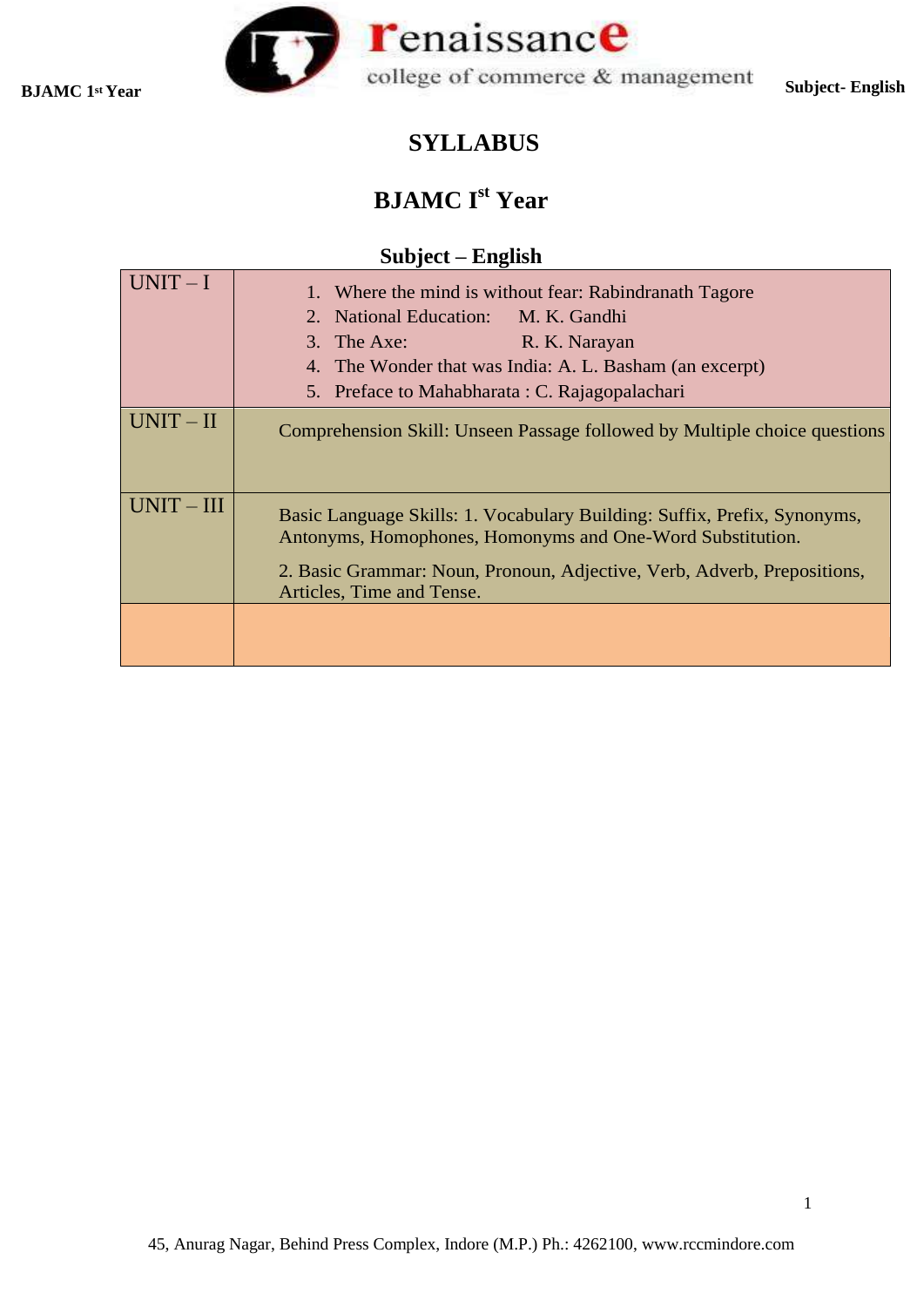

### **UNIT I Lesson-1**

# **'Where the Mind is Without Fear' by Rabindranath Tagore**

## **Text of the poem:**

Where the mind is without fear and the head is held high Where knowledge is free Where the world has not been broken up into fragments By narrow domestic walls Where words come out from the depth of truth Where tireless striving stretches its arms towards perfection Where the clear stream of reason has not lost its way Into the dreary desert sand of dead habit Where the mind is led forward by thee Into ever-widening thought and action Into that heaven of freedom, my Father, let my country awake.

### **Glossary:-**

- 1. Domestic- related to family
- 2. Fragments-pieces
- 3. Tireless- without getting tired
- 4. Striving-to exert much efforts
- 5. Dreary- dull
- 6. Dead habit- old customs
- 7. Thee- you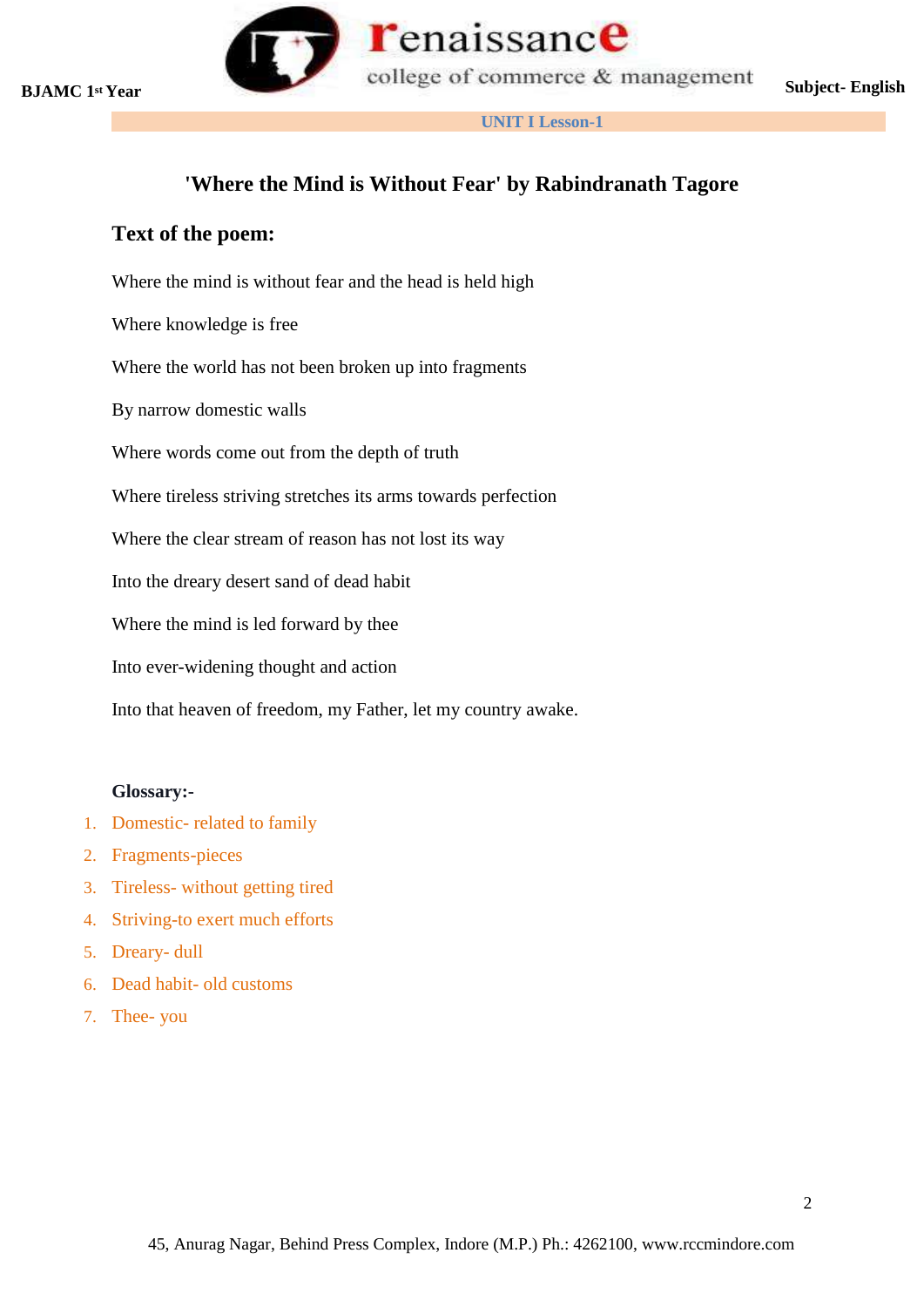

# Analysis of the poetry:

"Where the Mind is Without Fear" is an emotional prayer by Rabindranath Tagore before almighty God. He is an intellectual who was also popularly known as 'Gurudev'  $\&$  'Bard of Bengal'; he was not only a composer but a painter, a humanist, a philosopher, a novelist as well as an educator who wrote on different subjects. This poetry is included in 'Gitanjali' an anthology which was composed by him during pre-independence era of India. Initially Rabindranath Tagore authored this poem in Bengali in 1901 written for a collection of divine prayers titled 'Naibedya' later translating it in English in the year 1911 for 'Gitanjali'. He won Nobel for 'Gitanjali' in the year 1913 as well as the reputation of being the first Non-European to be a Nobel laureate. He was knighted in the year 1915, but he renounced this title in 1919 as he was anguished and as a sign of his protest against the Jallianwalla Bagh massacre (Amritsar massacre) due to the He is the composer of 'Jana Gana Mana' & 'Amar Shonar Bangla' the national anthems of India and Bangladesh respectively.

The original poem bears the title 'Prarthana' i.e. prayer. The poem is a prayer to the universal father as well as the fellow Indians presenting his vision of an independent India. Patriotism is the core theme of this poem solely centered on the vision of independence. The nation was under the British Rule, the society was full of disharmony and social unjust. The people were eagerly waiting to get their freedom. This poem had given a lot of strength to the people who were struggling for India's independence.

# Where the mind is without fear and the head is held high Where knowledge is free

The poet prays to the Almighty that his country should be free from any kind of external pressures and oppressive factors which would create fear. He believed that freedom from such repressive situations would generate a sense of respect in individuals which was crushed due to presence of these overwhelming situations. He wants that everyone in his country should be free to live a dignified life and hold their heads high with respect for themselves and for one another. He dreams of a nation where knowledge or education would be free and available for all. Education should not be restricted to the upper class only but everybody should be free to acquire knowledge without any caste or gender distinctions.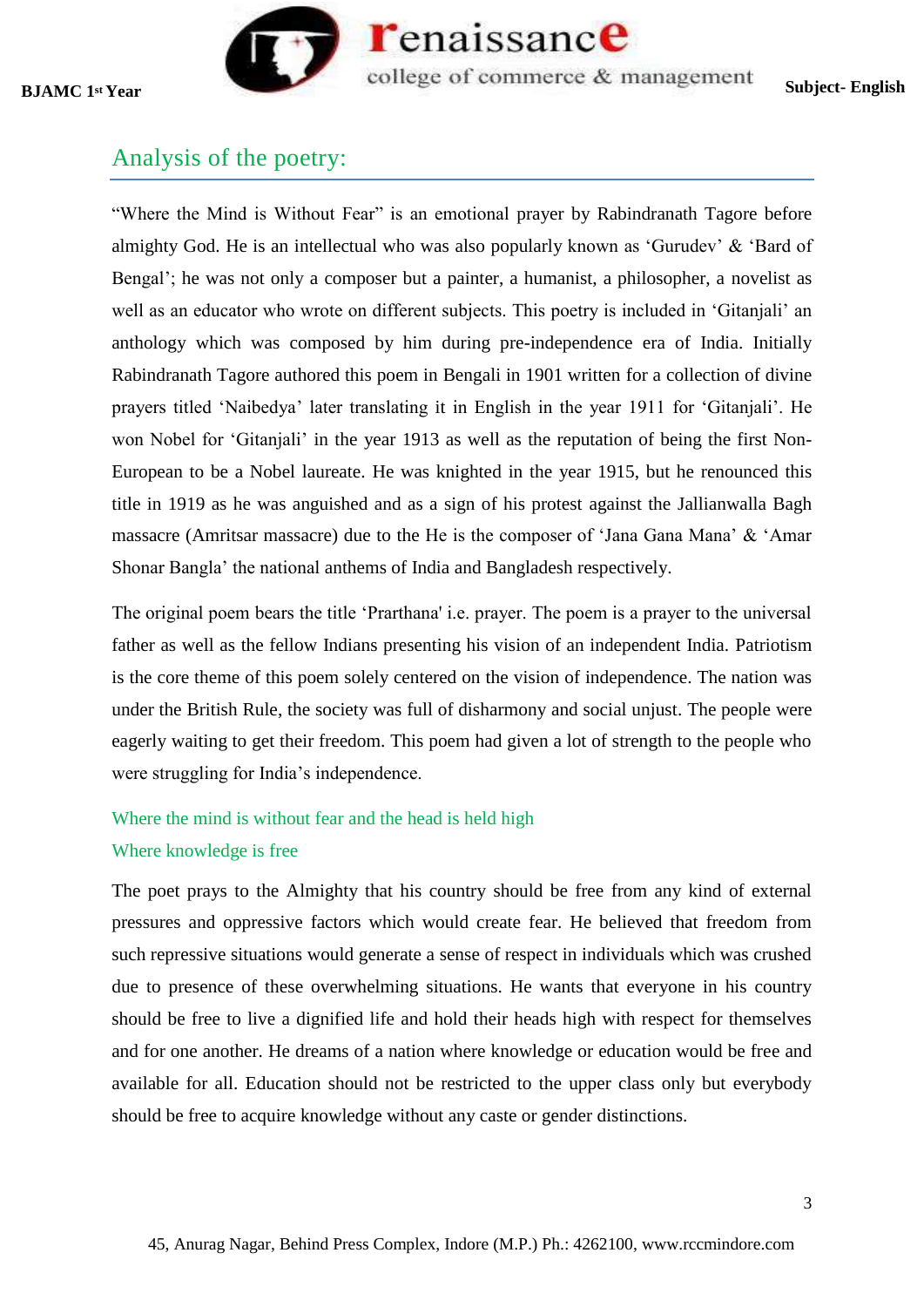

### Where the world has not been broken up into fragments

### By narrow domestic walls

Tagore envisions a world which is not disintegrated by biases based on caste, creed, color, religion, status or gender. He wants his people to reject any kinds of baseless superstitions and should not endorse any kinds of social evils. He lays emphasis on the rationality of mind because clear thinking would prevent people from becoming prey to such tribulations. He also stresses on the fact that all the external forces like prejudices and superstitions as well as internal forces like narrow-mindedness should not divide the people in groups and destroy their unity.

### Where words come out from the depth of truth

### Where tireless striving stretches its arms towards perfection

He wishes the people of his nation to be truthful; he is of the view that people should not distort the truth for their personal benefits. The words spoken should be full of sincerity and not mere empty words which come from the bottom of the heart and soul. The poet expresses his deep desire where people of his country strive towards perfection or development free from all the biases and superstitions without giving up or getting exhausted.

Where the clear stream of reason has not lost its way

Into the dreary desert sand of dead habit

The poet visualizes that his fellow countrymen should not lose their reasoning due to baseless superstitions and preconceived notions which is referred as dead habits as they hinder the unity of a nation and progress of an individual. He believes that these habits are like a lifeless barren region where no life can prevail. So he emphasizes on the fact that the every individual should posses a clear intellect which resembles to a clear stream free from any kinds of stagnation.

Where the mind is led forward by thee

Into ever-widening thought and action

Into that heaven of freedom, my Father, let my country awake.

The poet prays to the almighty to bestow his countrymen the purity of thoughts, actions and rational intellect. He wishes that God awakens the shackled mind of the people and lead them towards a heavenly country. He wants his natives not to be bound by any internal or external factors which pull them back from the path of progress. Tagore makes a plea before almighty ‗Father', to awaken his country into such a heaven of freedom.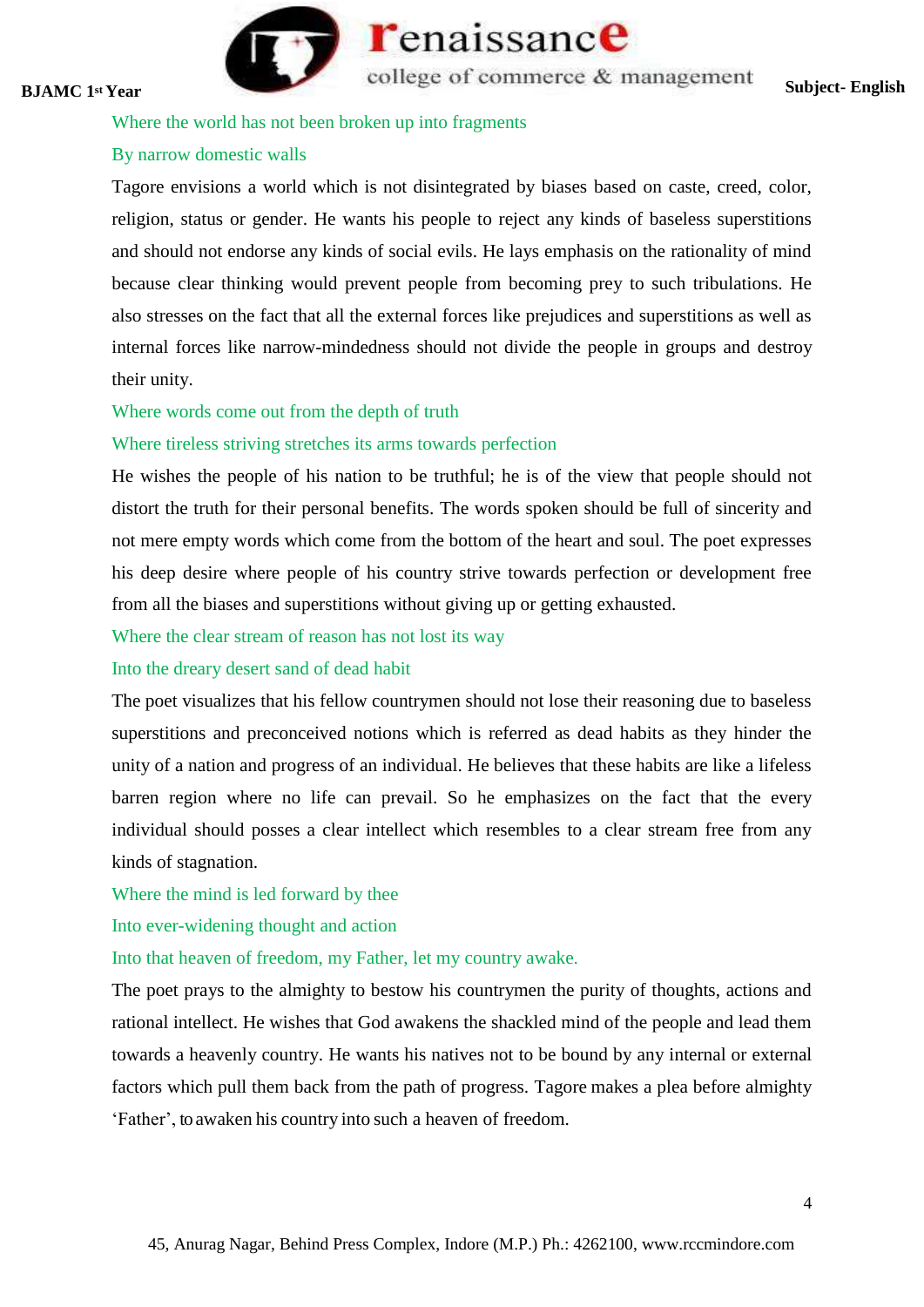

### **UNIT I Lesson-2**

**National Education: M. K. Gandhi**

## Text:

### NEW EDUCATION

New Education to be rooted in the Culture and Life of the People

### **National Education**

The curriculum and pedagogic ideas which form the fabric of modern education were imported from Oxford and Cambridge, Edinburgh and London. But they are essentially foreign, and till they are repudiated, there never can be national education. For the moment, we are not going to discuss the problem whether it is possible for India to do without European education; (and in this connection let us say that we regard the English as a mere special phenomenon of the European system). If India decides in the light of the need there is of fighting Europe with her own weapons, Industrialism, Capitalism, Militarism, and all the rest, in favor of making counterfeit Europeans of her children, soldiers, inventors of explosives, prostitutors of Science, forgetters of God, she must go forward on her path stern and open eyed, whatever the disaster. But in that case, she should make up her mind to do without national education, for, national education will not secure those ends, will not make her sons and daughters fit for the fulfillment of those functions. The fact to be realized is that India by the very fact of her long established and elaborated civilization had once the advantage of an educational system of her own, the only thing entitled to be called 'national'. But it was fundamentally distinct from the Anglo-Indian type and from the pseudo-national type that is its descendant. The question then is this: The choice must be clearly and finally made between national and foreign education, the choice of type and archetype, of meaning and purpose, of end and means. It has so far not been made. We are almost certain that the necessity for choosing is hardly realized. As long as confusion on this matter exists, 'national' education cannot flourish. And that for a simple reason. The Government is already imparting one type of education in respect of which it is impossible for any purely nonofficial body to complete. Official organization is bigger, it has more money, it has more prizes to offer. We believe that this root paradox will last as long as there is no hard and clear thinking about fundamentals. If, as a result of careful decisions, we promise to the people that the education we offer will be truly Indian and not a mere inferior prototype of the education offered in the schools and colleges of Government, people are bound to listen to us. We believe that the folk who suffer from the effects of the existing arrangements, who deplore social disruption, who are stricken by the waste of youth, will be thankful to find an avenue of escape. Institutions that stand for the inevitable revolution for the restoration of national and social continuum will have in their hands the secret of the future. For that which should be remembered is this. The greatest visible evil of the present educational method, in itself evidence of deeper defects, is, that it has broken up the continuity of our existence. All sound education is meant to fit one generation to take up the burden of the previous and to keep up the life of the community without breach or disaster. The burden of social life is continuous, and if at at any stage one generation gets completely out of touch with the efforts of its predecessors or in anywise gets ashamed of itself or its culture, it is lost. The force that maintains society together is a series of high loyalties, loyalty to faith, calling, parents, family, dharma. The ancient educational system in India certainly maintained the long tradition of pride and service, the place of every order within the body social and body politic. It is equally certain that modern, foreign, non-national education makes young people unfit for any useful function in life. The vast majority of people that sent their children to the English schools were agriculturists, men and women with a deep and abiding faith in God. There is no doubt that the young people when they came back knew not a thing about agriculture, were indeed deeply contemptuous of the calling of their fathers and professed to have outgrown all faith in God or in His fulfilling providence. The fact that the tragedy of this destructive breach was limited by the need of Government for only a specified number of clerks and deputies, should not really mask the reality of the transaction. 'Reforms' have succeeded 'Reforms' in the educational system, Commissions have considered the case of the Universities, primary instruction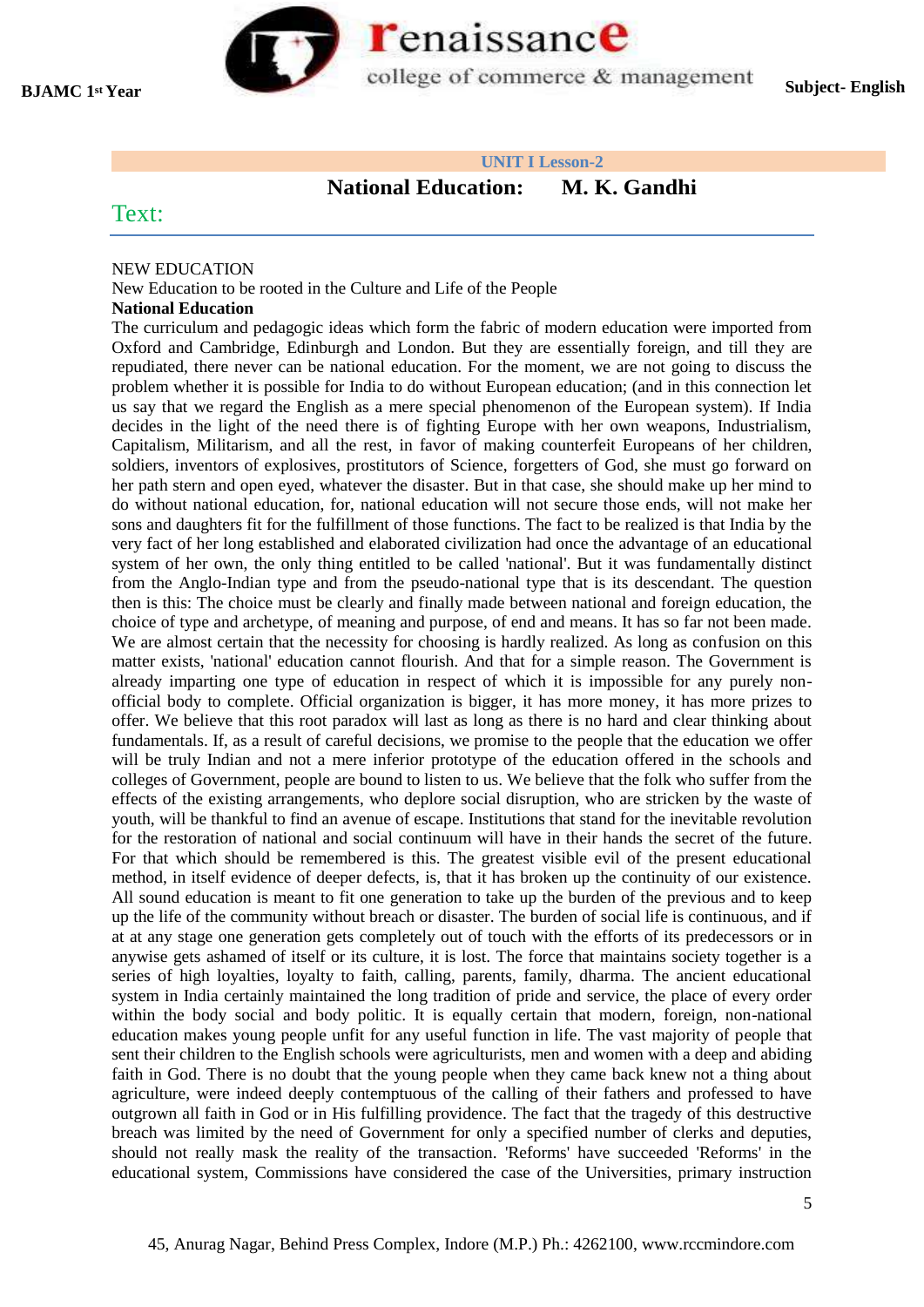



**BJAMC** 1<sup>st</sup> Year Subject- **English** Subject- **English** 

has been sought to be made compulsory ; but there has never been the remotest perception of the fact that the whole thing is an evil because it was destroying the very foundations of all national life and growth. The system must be scrapped; enquiry must be made promptly as to what constituted the elements of education before Indian Universities were constituted, before Lord Macaulay wrote his fatal minutes. Promptness is essential, because the race of old teachers is nearly extinct and the secret of their methods may die with them. The resuscitation of those curricula may mean the disappearance of political history and geography; but the prospect does not disturb us in the slightest. We have been trying to get at the elements of the old curricula at least in one part of the country and we dare aver in all conscience that they strike us as infinitely more efficient and satisfactory than the latest thing come out of Europe. But we confess it is a layman's opinion. That is why we should like to have the matter investigated by experts. If it is done and its consequences faced, we are confident that the people of the land will have reason to be highly thankful.

Almost from the commencement, the text-books (today) deal, not with things the boys and the girls have always to deal with in their homes, but things to which they are perfect strangers. It is not through the text-books that a lad learns what is right and what is wrong in the home life. He is never taught to have any pride in his surroundings. The higher he goes, the farther he is removed from his home, so that at the end of his education he becomes estranged from his surroundings. He feels no poetry about the home life. The village scenes are all a sealed book to him. His own civilization is presented to him as imbecile, barbarous, superstitious and useless for all practical purposes. His education is calculated to wean him from his traditional culture. And if the mass of educated youths are not entirely denationalized, it is because the ancient culture is too deeply imbedded in them to be altogether uprooted even by an education adverse to its growth. If I had my way, I would certainly destroy the majority of the present textbooks and cause to be written text-books which have a bearing on and correspondence with the home life, so that a boy as he learns may react upon his immediate surroundings.

### **No Relation to Environment**

Unfortunately the system of education has no connection with our surroundings which therefore remain practically untouched by the education received by a microscopic minority of boys and girls of the nation.

With the best motives in the world, the English tutors could not wholly understand the difference between English and Indian requirements. Our climate does not require the buildings which they need. Nor do our children brought up in predominantly rural environment need the type of education the English children brought up in surroundings predominantly urban need. When our children are admitted to schools, they need, not slate and pencil and books, but simple village tools which they can handle freely and remuneratively. This means a revolution in educational methods. But nothing short of a revolution can put education within reach of every child of school-going age. It is admitted that so-called knowledge of the three R's that is at present given in Government schools is of little use to the boys and girls in afterlife. Most of it is forgotten inside of one year, if only for want of use. It is not required in their village surroundings. But if a vocational training in keeping with their surroundings was given to the children, they would not only repay the expenses incurred in the schools but would turn that training to use in afterlife. I can imagine a school entirely self-supporting, if it became, say, a spinning and weaving institution with perhaps & cotton field attached to it. The scheme I am adumbrating does not exclude literary training. No course of primary instruction would considered complete that did not include reading, writing and arithmetic. Only, reading and writing would come during the last year when really the boy or girl is readiest for learning the alphabet correctly. Handwriting is an art. Every letter must be correctly drawn, as an artist would draw his figures. This can only be done if the boys and girls are first taught elementary drawing. Thus side by side with vocational training which occupy most of the day at school, they would be receiving vocal instruction in elementary history, geography and arithmetic. They would learn manners, have objectlessons in practical sanitation and hygiene, all of which they would take their homes in which they would become silent revolutionists.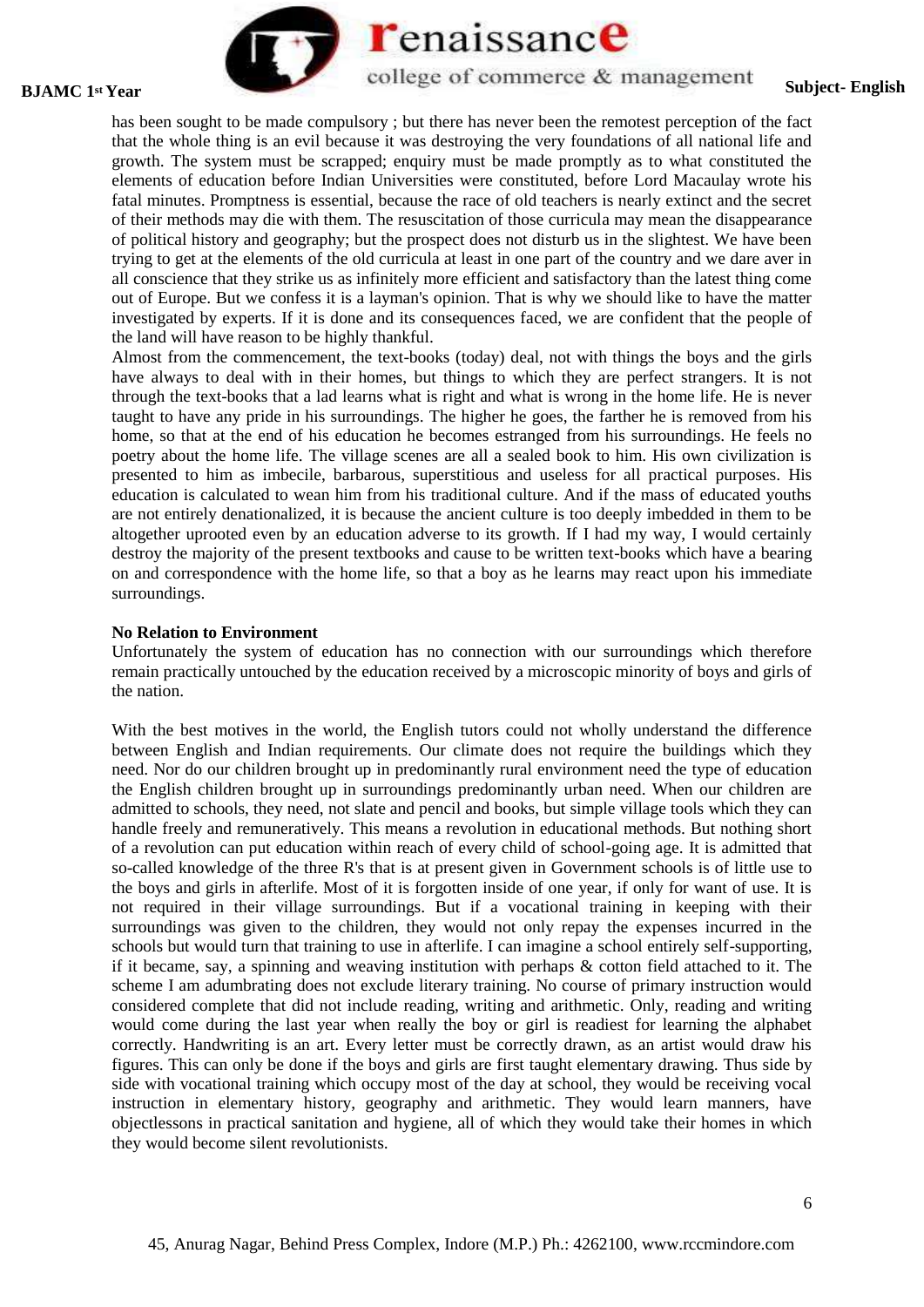

7

Pedagogic – related to teaching Repudiated – to reject Capitalism – economic system based on the private ownership Counterfeit – fake Pseudo – artificial Descendant – successor Archetype – example Paradox – a statement that contradicts itself Deplore – express strong disapproval of something Contemptuous – expressing deep hatred Layman – a person without professional or specialized knowledge in a particular subject Scrapped – discard Promptness – doing something quickly Imbecile – stupid Wean – to detach from a source of dependence Three  $R$ 's – reading, writing and arithmetic About the author:

Mahatma Gandhi is known as the 'Father of the Nation' because he laid the true foundation of independent India with his noble ideals and supreme sacrifice. He was fondly called ‗Bapu'. Mohandas Karamchand Gandhi was born on 2nd October 1869 at Porbandar, a small town on the Western Coast of India, which was then a tiny state in Kathiawar. Mohandas went to England to study law and returned as a lawyer in 1890. He moved to South Africa in 1893 to represent an Indian merchant in a lawsuit. He lived for twenty-one years in South Africa. He started the Satyagraha movement in South Africa against the unjust treatment done to the Indians there by the British. In January 1914 Gandhi returned to India with only one ambition to serve his people and bring freedom in his country. After much wandering for a year, he finally settled down on the banks of the river Sabarmati on the outskirts of Ahmedabad, where he founded an Ashram in 1915. He named it Satyagraha Ashram. When the Rowlatt Act was passed that denied the civil liberties of the Indians, Gandhi finally got into active Indian politics. He became the forefront of the freedom struggle and within a few years he became the undisputed leader of the national movement for freedom. He became the President of Indian National Congress. Gandhi launched three mass movements, namely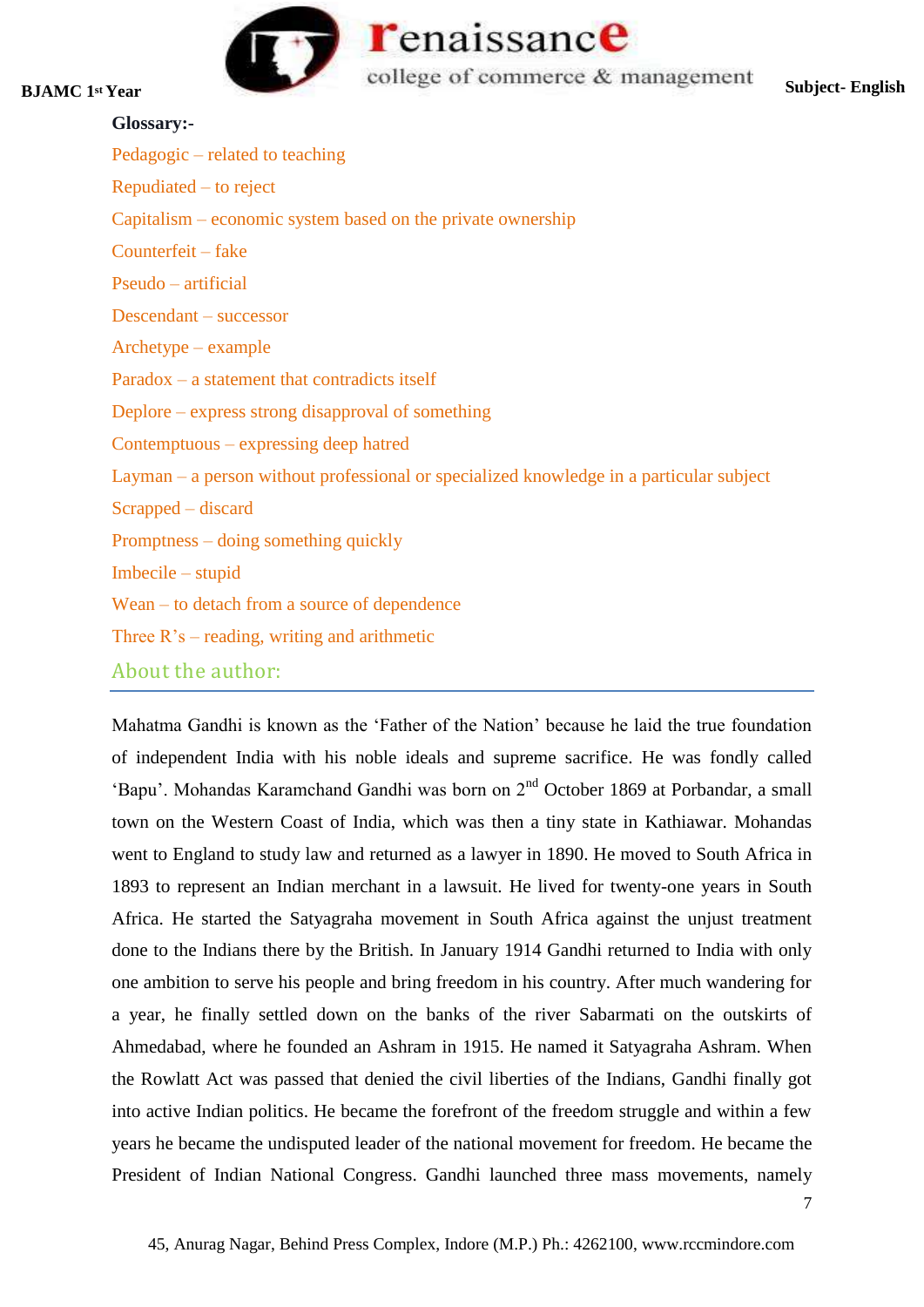

**r**enaissance

**BJAMC** 1<sup>st</sup> Year Subject- **English** Subject- **English** 

Non-cooperation movement in 1920, Civil Disobedience movement in 1939 with his famous ‗Dandi March' to break the salt law and Quit India movement in 1942. Those three movements shook the foundation of British Empire in India and brought millions of Indians together into the freedom struggle movement. Gandhi advocated non-violence and Satyagraha as his chief weapons to achieve freedom. Gandhi's guidance and influence also empowered and encouraged many women to be a part of the freedom movement. Finally our country attained freedom on  $15<sup>th</sup>$  August 1947.

# Summary:

Gandhiji in this essay 'National Education; presented his views on that kind of education which is most suitable for India. There have been various kinds of reaction to his views but he is firm in his opinion that the system of education prevailing in India is defective. It has been introduced by an unjust government. Thoroughly unrelated to Indian culture this kind of education is merely intellectual. It does not fulfill the needs of the heart. In other words, it does not inculcate the virtue of sympathy, fellow-feeling, kindness and compassion in the young pupils. It does not teach the virtue of physical culture.

Secondly the existing education is imparted through a foreign language and in the India context this is unreal. The text books prescribed for our students deal with matters unrelated to the home life and village life of the pupils. The contents of text books are unknown to them. Therefore these text books do not inspire the students to take pride in their surroundings. The higher the education the more separated are the students from their home life and environment. They become cut off from villagers where they belong.

Gandhiji continues that the present system of education teaches the learners that their civilization is stupid, savage, superstitious and practically useless. So the students are separated from their traditional culture. Indian children are so firmly set in their ancient culture that the existing defective system of education has not been able to separate them completely from it. If the author had his way he would destroy all the present text books and replace them with new ones related to the real life of children.

Text books in India instead of merely being related to studies should be relevant to the real life of the people as most of them practice agriculture as a life-long occupation. The existing system of education makes the students unfit for physical work. Indian students when grow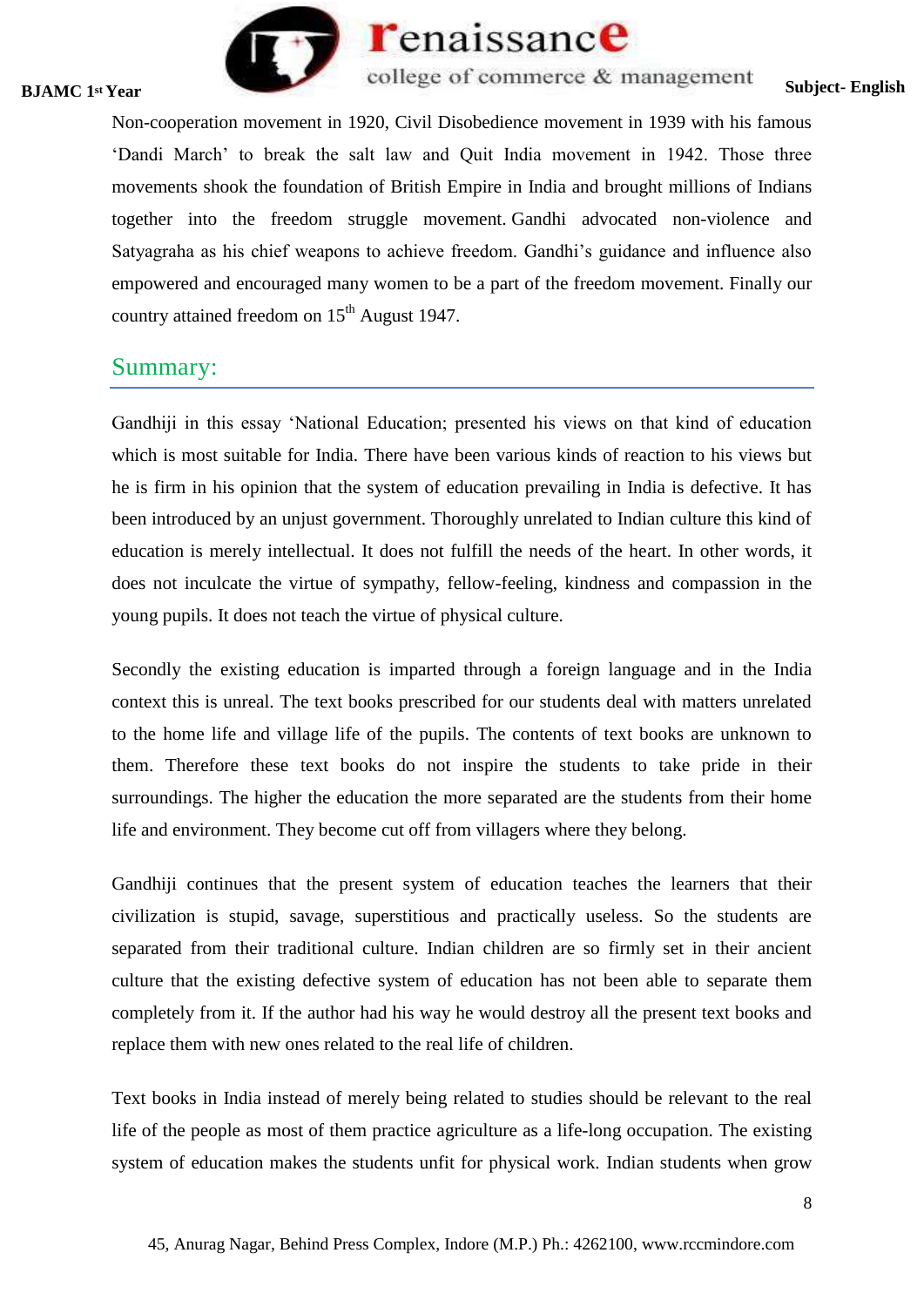



**BJAMC** 1<sup>st</sup> Year Subject-English

up have to earn their livelihood by manual labor. So they should be taught the great virtues of physical labor. It is sad that Indian students in school hate manual labor and consider it undignified to do it.

The vast majority of people in India are poor. Therefore Gandhiji recommends that education in India should be free and universal, but if universal education is introduced no government can finance it. Hence, our children must be made to finance their own education wholly or partly. They can do it by any kind of physical work, in general and spinning and weaving, in particular. Gandhiji's view is that cloth production by school students will be profitable and practicable. So it should be introduced in all schools throughout India. This will enable them to pay for their education and help them to adopt a suitable profession in their later life. This will certainly go a long way in making our school students self-reliant. Gandhiji pleads that contempt for manual labor must damage the interest of the nation. So all must try to appreciate and respect manual labor.

Gandhiji further turns to the education of the heart which is as important as the education of the mind. He says in this connection that books alone cannot take care of the education of the heart. The living touch of the teacher in this important matter is essential. Such persons are obviously incapable of imparting the education of the heart that can inspire the children to be kind, sympathetic, compassionate and patriotic. The medium of instruction in India is English which is a foreign language. This puts a lot of mental strain on the pupils and they do not feel interested to learn. Moreover, this makes them crammers and imitators. Taught in a foreign medium, they cannot pass on their knowledge to the family and the society.

What is most unfortunate is that education in an foreign medium has made our boys and girls foreigners in their own country. It has also prevented the development of Indian languages. In view of these problems, Gandhiji makes out a strong case in favor of Indian languages to be used as medium of instruction in our educational institutions. For this very reason text books should be prepared in India languages and introduced in Schools.

In conclusion, Gandhiji clarifies that he is not hostile to the learning of English that is very essential for carrying on International commerce and diplomacy. Those who possess language learning talents should read this language because it contains some if the richest treasures of human thought and culture. However one should love and appreciate one's own culture first and then turn to other cultures. Our culture is one of the richest in the entire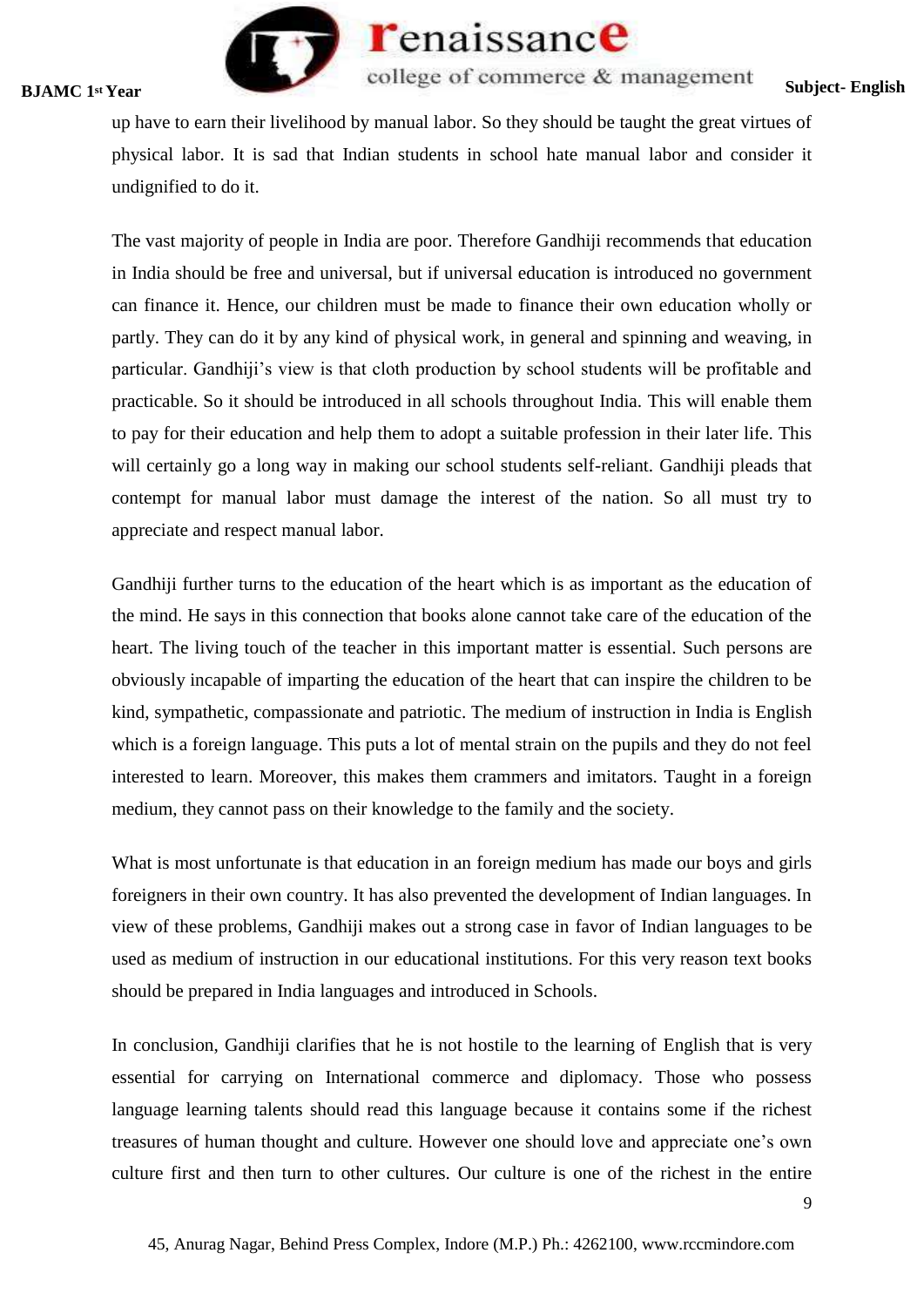

world and all should understand and appreciate its virtues. Gandhiji finally says that an academic study of our culture will never be useful unless it is practiced in our daily lives. But, he finally warns that no one should look down upon other cultures. On the contrary, respect for other cultures will benefit the growth and enrichment of our own culture.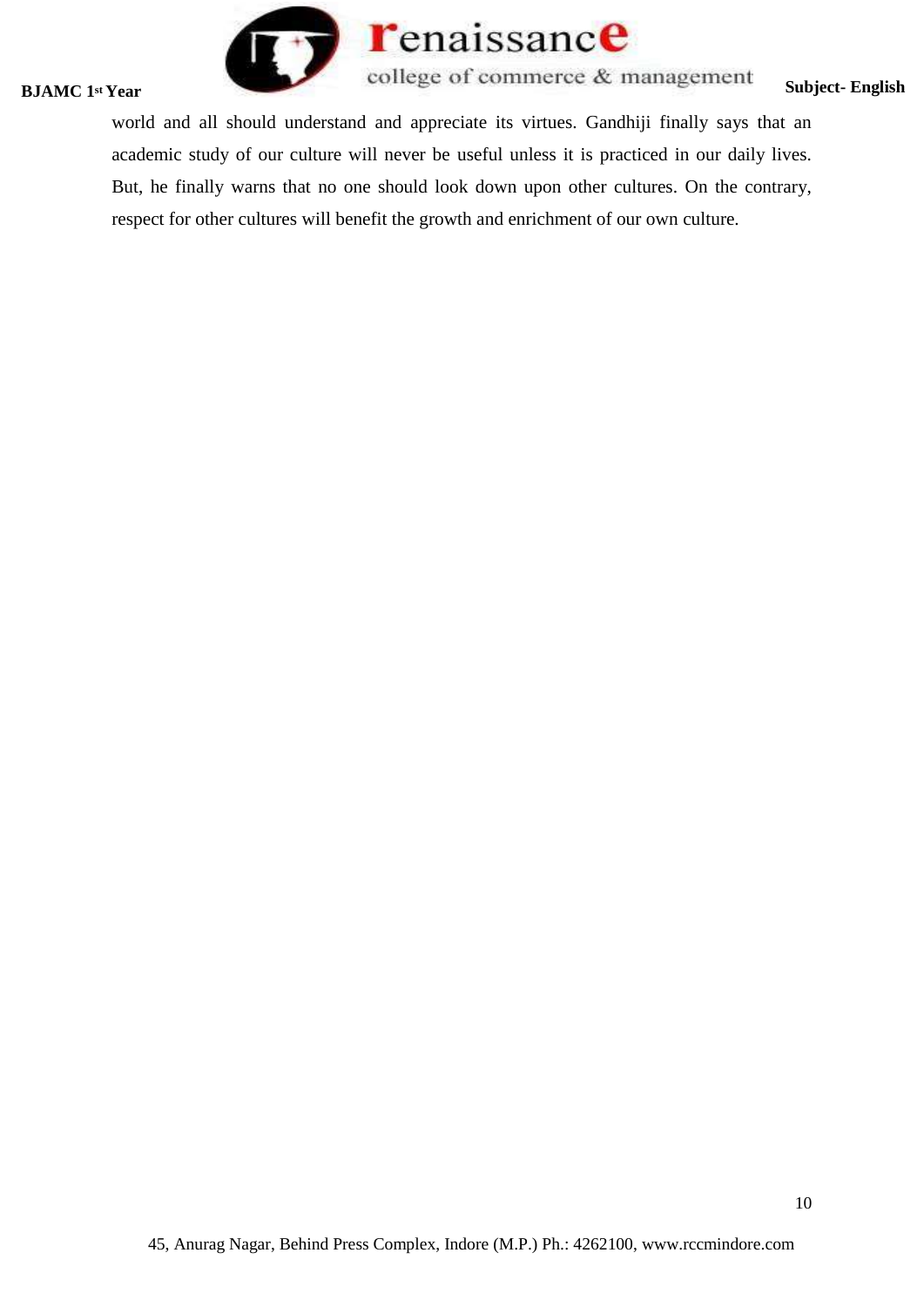

**UNIT I Lesson-3**

# Text:

An astrologer passing through the village foretold that Velan would live in a three-storeyed house surrounded by many acres of garden. At this everybody gathered round young Velan and made fun of him. For Koppal did not have a more ragged and godforsaken family than Velan's. His father had mortgaged every bit of property he had, and worked, with his whole family, on other people's lands in return for a few annas a week . . . A three-storeyed house for Velan indeed! . . . But the scoffers would have congratulated the astrologer if they had seen Velan about thirty or forty years later. He became the sole occupant of Kumar Baugh that palatial house on the outskirts of Malgudi town.

When he was eighteen Velan left home. His father slapped his face one day for coming late with the midday-meal, and he did that in the presence of others in the field. Velan put down the basket, glared at his father and left the place. He just walked out of the village, and walked on and on till he came to the town. He starved for a couple of days, begged wherever he could and arrived in Malgudi, where after much knocking about, an old man took him on to assist him in laying out a garden. The garden existed only in the mind of the gardener. What they could see now was acre upon acre of weed-covered land. Velan's main business consisted in destroying all the vegetation he saw. Day after day he sat in the sun and tore up by hand the unwanted plants. And all the jungle gradually disappeared and the land stood as bare as a football field. Three sides of the land were marked off for an extensive garden, and on the rest was to be built a house. By the time the mangoes had sprouted they were laying the foundation of the house. About the time the margosa sapling had shot up a couple of yards, the walls were also coming up.

The flowers—hibiscus, chrysanthemum, jasmine, roses and canna—in the front park suddenly created a wonderland one early summer. Velan had to race with the bricklayers. He was now the chief gardener, the old man he had come to assist having suddenly fallen ill. Velan was proud of his position and responsibility. He keenly watched the progress of the bricklayers and whispered to the plants as he watered them, 'Now look sharp, young fellows. The building is going up and up every day. If it is ready and we aren't, we shall be the laughingstock of the town.' He heaped manure, aired the roots, trimmed the branches and watered the plants twice a day, and on the whole gave an impression of hustling nature; and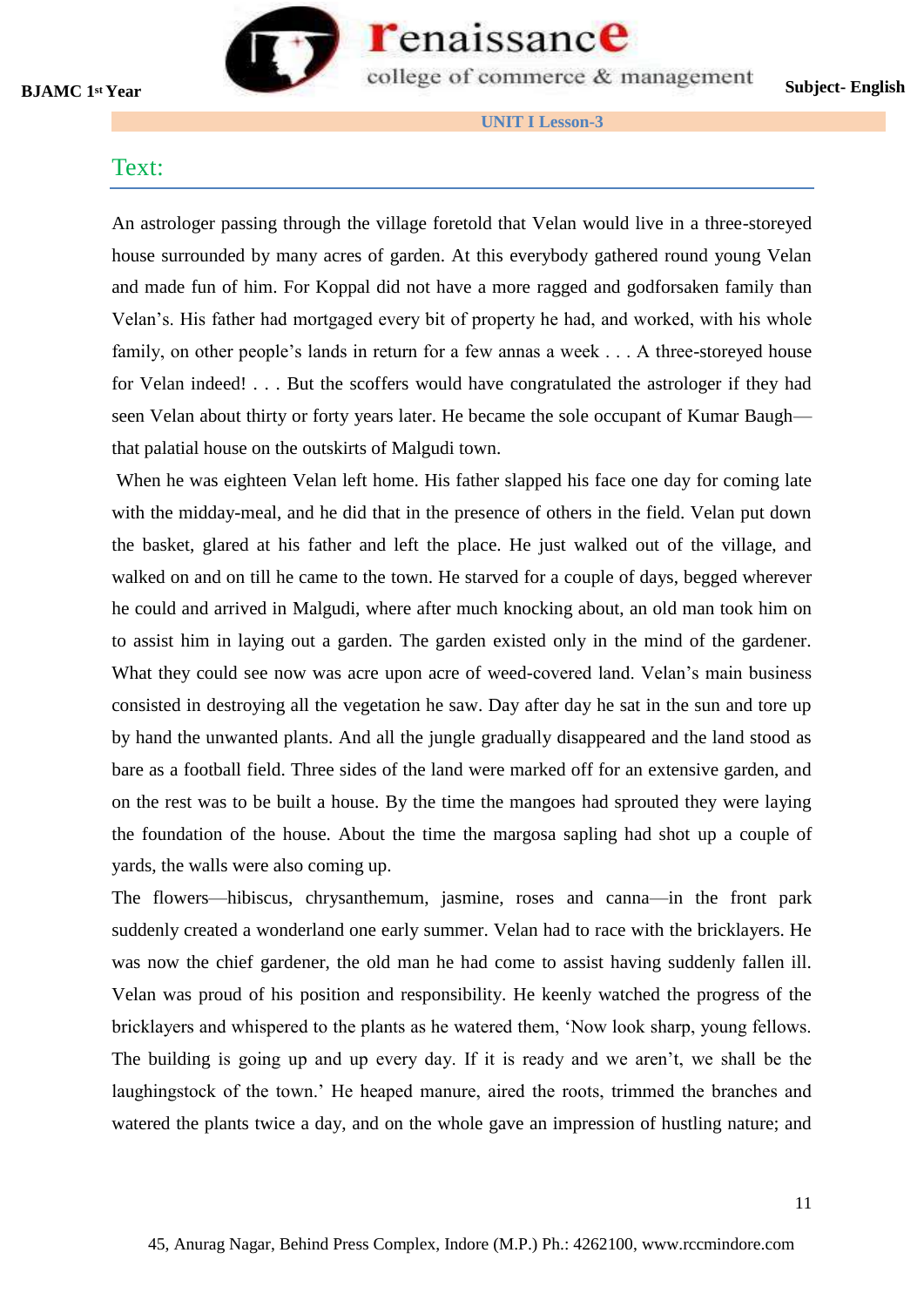

nature seemed to respond. For he did present a good-sized garden to his master and his family when they came to occupy the house.

The house proudly held up a dome. Balconies with intricately carved woodwork hung down from the sides of the house; smooth, rounded pillars, deep verandas, chequered marble floors and spacious halls, ranged one behind another, gave the house such an imposing appearance that Velan asked himself, 'Can any mortal live in this? I thought such mansions existed only in Swarga Loka.' When he saw the kitchen and the dining room he said, 'Why, our whole village could be accommodated in this eating place alone!' The house-builder's assistant told him, 'We have built bigger houses, things costing nearly two lakhs. What is this house? It has hardly cost your master a lakh of rupees. It is just a little more than an ordinary house, that is all . . .' After returning to his hut Velan sat a long time trying to grasp the vision, scope and calculations of the builders of the house, but he felt dizzy. He went to the margosa plant, gripped its stem with his fingers and said, 'Is this all, you scraggy one? What if you wave your head so high above mine? I can put my fingers around you and shake you up like this. Grow up, little one, grow up. Grow fat. Have a trunk which two pairs of arms can't hug, and go up and spread. Be fit to stand beside this palace; otherwise I will pull you out.'

When the margosa tree came up approximately to this vision, the house had acquired a mellowness in its appearance. Successive summers and monsoons had robbed the paints on the doors and windows and woodwork of their brightness and the walls of their original colour, and had put in their place tints and shades of their own choice. And though the house had lost its resplendence, it had now a more human look. Hundreds of parrots and mynas and unnamed birds lived in the branches of the margosa, and under its shade the master's greatgrandchildren and the (younger) grandchildren played and quarreled. The master walked about leaning on a staff. The lady of the house, who had looked such a blooming creature on the inauguration day, was shrunken and grey and spent most of her time in an invalid's chair on the veranda, gazing at the garden with dull eyes. Velan himself was much changed. Now he had to depend more and more upon his assistants to keep the garden in shape. He had lost his parents, his wife and eight children out of fourteen. He had managed to reclaim his ancestral property, which was now being looked after by his sons-in-law and sons. He went to the village for Pongal, New Year's and Deepavali, and brought back with him one or the other of his grandchildren, of whom he was extremely fond.

Velan was perfectly contented and happy. He demanded nothing more of life. As far as he could see, the people in the big house too seemed to be equally at peace with life. One saw no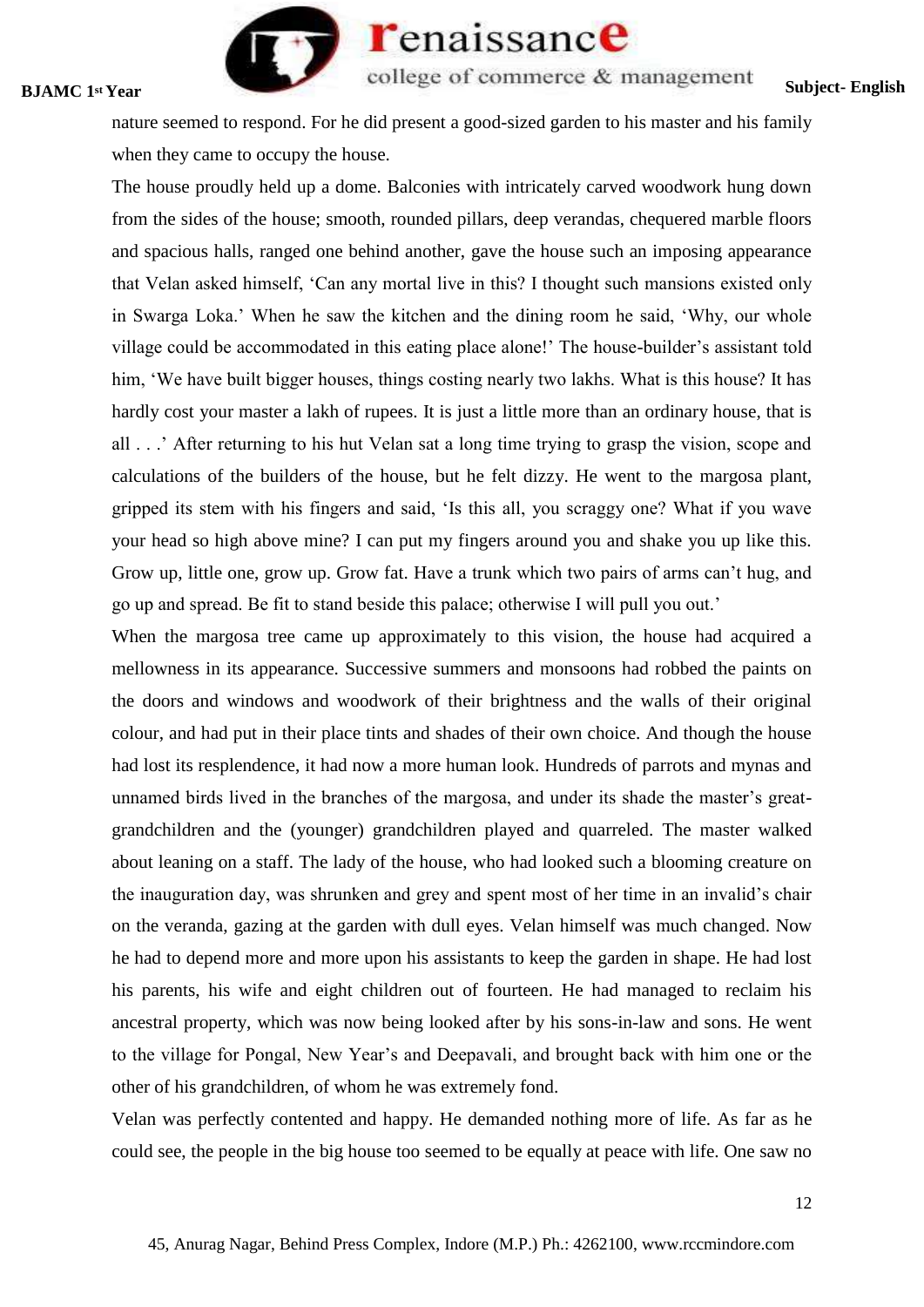



**BJAMC** 1<sup>st</sup> Year Subject-English

reason why these good things should not go on and on forever. But Death peeped around the corner. From the servants' quarters whispers reached the gardener in his hut that the master was very ill and lay in his room downstairs (the bedroom upstairs so laboriously planned had to be abandoned with advancing age). Doctors and visitors were constantly coming and going, and Velan had to be more than ever on guard against ‗flower-pluckers'. One midnight he was awakened and told that the master was dead. 'What is to happen to the garden and to me? The sons are no good,' he thought at once.

And his fears proved to be not entirely groundless. The sons were no good, really. They stayed for a year more, quarreled among themselves and went away to live in another house. A year later some other family came in as tenants. The moment they saw Velan they said, ‗Old gardener? Don't be up to any tricks. We know the sort you are. We will sack you if you don't behave yourself.' Velan found life intolerable. These people had no regard for a garden. They walked on flower beds, children climbed the fruit trees and plucked unripe fruits, and they dug pits on the garden paths. Velan had no courage to protest. They ordered him about, sent him on errands, made him wash the cow and lectured to him on how to grow a garden. He detested the whole business and often thought of throwing up his work and returning to his village. But the idea was unbearable: he couldn't live away from his plants. Fortune, however, soon favoured him. The tenants left. The house was locked up for a few years. Occasionally one of the sons of the late owner came round and inspected the garden. Gradually even this ceased. They left the keys of the house with Velan. Occasionally a prospective tenant came down, had the house opened and went away after remarking that it was in ruins—plaster was falling off in flakes, paint on doors and windows remained only in a few small patches and white ants were eating away all the cupboards and shelves . . . A year later another tenant came, and then another, and then a third. No one remained for more than a few months. And then the house acquired the reputation of being haunted.

Even the owners dropped the practice of coming and seeing the house. Velan was very nearly the master of the house now. The keys were with him. He was also growing old. Although he did his best, grass grew on the paths, weeds and creepers strangled the flowering plants in the front garden. The fruit trees yielded their load punctually. The owners leased out the whole of the fruit garden for three years.

Velan was too old. His hut was leaky and he had no energy to put up new thatch. So he shifted his residence to the front veranda of the house. It was a deep veranda running on three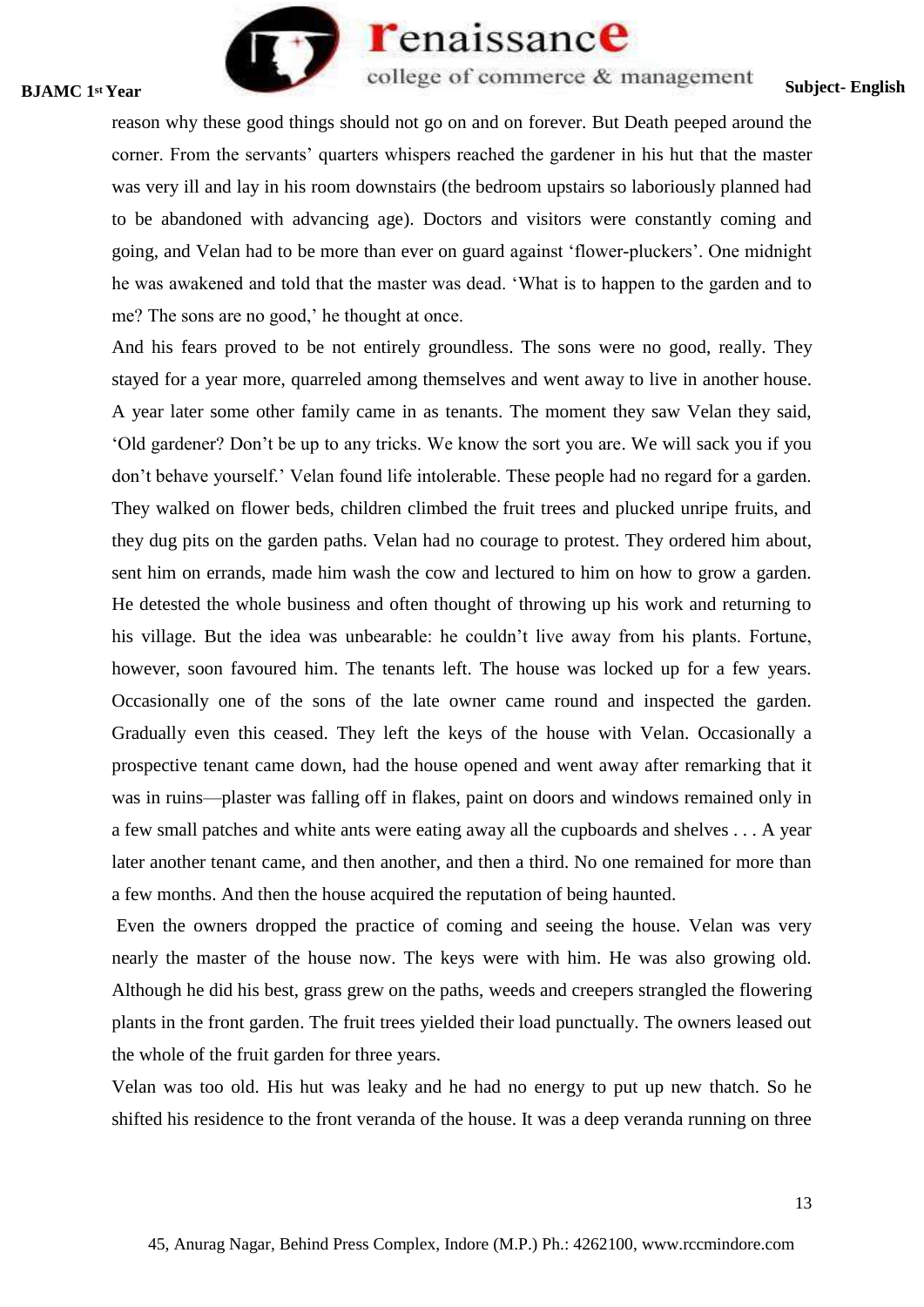

sides, paved with chequered marble. The old man saw no reason why he should not live there. He had as good a right as the bats and the rats.

When the mood seized him (about once a year) he opened the house and had the floor swept and scrubbed. But gradually he gave up this practice. He was too old to bother about these things.

Years and years passed without any change. It came to be known as the 'Ghost House', and people avoided it. Velan found nothing to grumble about in this state of affairs. It suited him excellently. Once a quarter he sent his son to the old family in the town to fetch his wages. There was no reason why this should not have gone on indefinitely. But one day a car sounded its horn angrily at the gate. Velan hobbled up with the keys.

‗Have you the keys? Open the gate,' commanded someone in the car.

‗There is a small side-gate,' said Velan meekly.

‗Open the big gate for the car!'

Velan had to fetch a spade and clear the vegetation which blocked the entrance. The gates opened on rusty hinges, creaking and groaning.

They threw open all the doors and windows, went through the house keenly examining every portion and remarked, 'Did you notice the crack on the dome? The walls too are cracked . . . There is no other way. If we pull down the old ramshackle carefully we may still be able to use some of the materials, though I am not at all certain that the wooden portions are not hollow inside . . . Heaven alone knows what madness is responsible for people building houses like this.'

They went round the garden and said, 'We have to clear every bit of this jungle. All this will have to go . . .' Some mighty person looked Velan up and down and said, 'You are the gardener, I suppose? We have not much use for a garden now. All the trees, except half a dozen on the very boundary of the property, will have to go. We can't afford to waste space. This flower garden . . . H'm, it is . . . old-fashioned and crude, and apart from that the front portion of the site is too valuable to be wasted . . .'

A week later one of the sons of his old master came and told Velan, 'You will have to go back to your village, old fellow. The house is sold to a company. They are not going to have a garden. They are cutting down even the fruit trees; they are offering compensation to the leaseholder; they are wiping out the garden and pulling down even the building. They are going to build small houses by the score without leaving space even for a blade of grass.'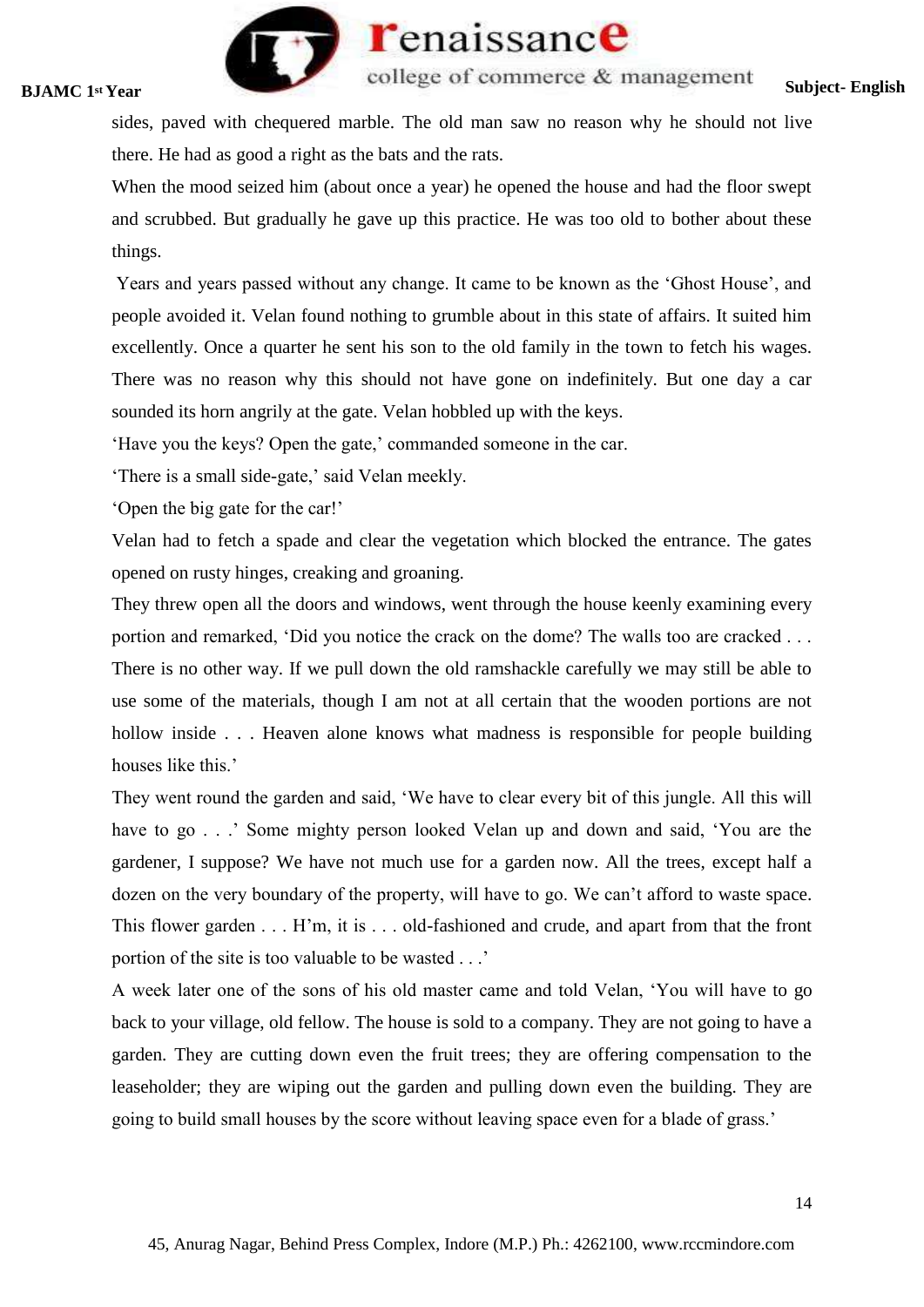

There was much bustle and activity, much coming and going, and Velan retired to his old hut. When he felt tired he lay down and slept; at other times he went round the garden and stood gazing at his plants. He was given a fortnight's notice. Every moment of it seemed to him precious, and he would have stayed till the last second with his plants but for the sound of an axe which stirred him out of his afternoon nap two days after he was given notice. The dull noise of a blade meeting a tough surface reached his ears. He got up and rushed out. He saw four men hacking the massive trunk of the old margosa tree. He let out a scream: 'Stop that!' He took his staff and rushed at those who were hacking. They easily avoided the blow he aimed. 'What is the matter?' they asked.

Velan wept. 'This is my child. I planted it. I saw it grow. I loved it. Don't cut it down . . .'

‗But it is the company's orders. What can we do? We shall be dismissed if we don't obey, and someone else will do it.'

Velan stood thinking for a while and said, ‗Will you at least do me this good turn? Give me a little time. I will bundle up my clothes and go away. After I am gone do what you like.' They laid down their axes and waited.

Presently Velan came out of his hut with a bundle on his head. He looked at the tree-cutters and said, ‗You are very kind to an old man. You are very kind to wait.' He looked at the margosa and wiped his eyes. 'Brothers, don't start cutting till I am really gone far, far away.'

The tree-cutters squatted on the ground and watched the old man go. Nearly half an hour later his voice came from a distance, half-indistinctly: 'Don't cut yet. I am still within hearing. Please wait till I am gone farther.'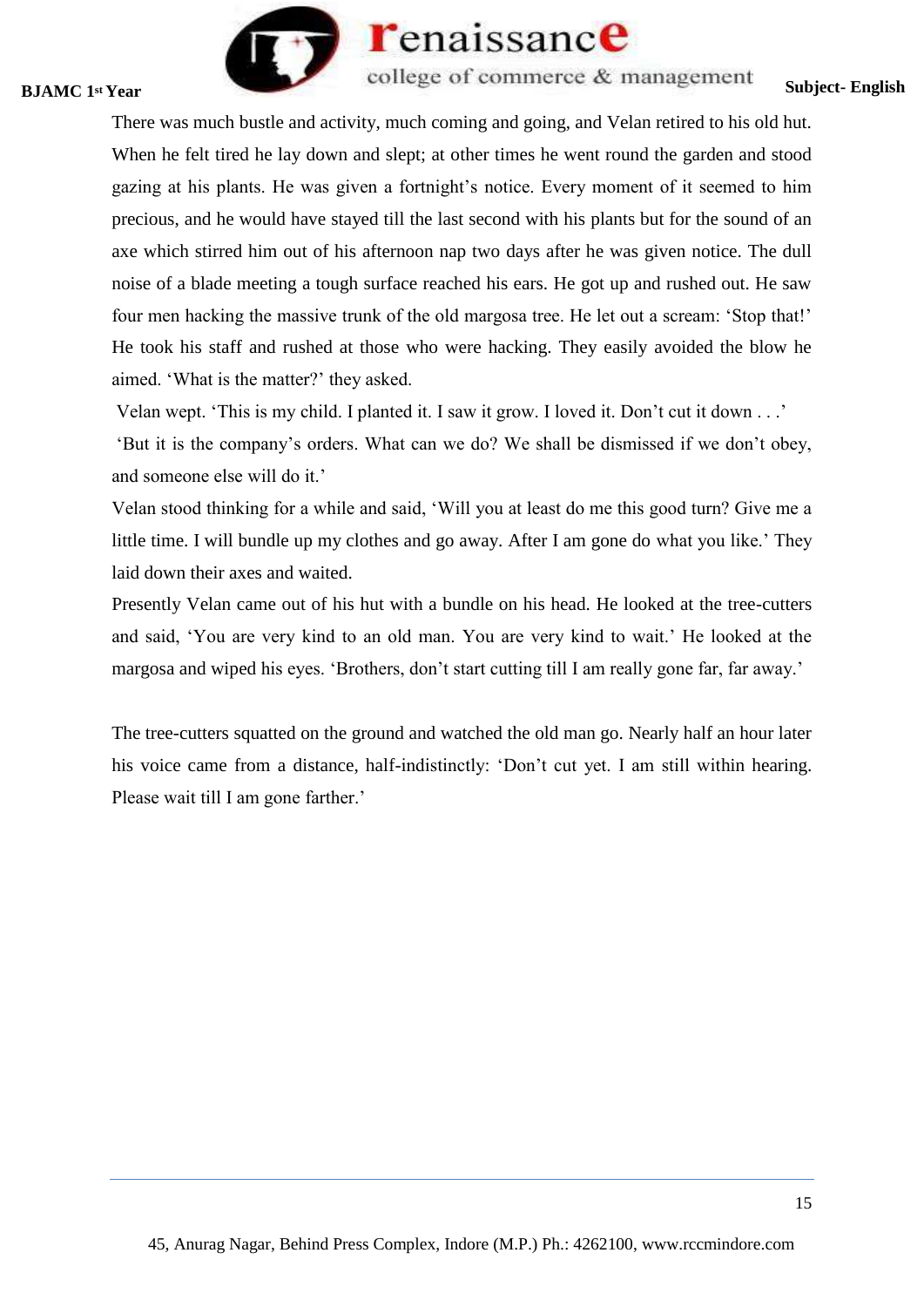

**BJAMC** 1<sup>st</sup> **Year** Subject-English

### About the author:

Rasipuram Krishnaswami Narayanswami, who was known by the name R.K. Narayan, was born in Madras, India, on Oct. 10, 1906. He was reared by his grandmother; Narayan completed his education in 1930 and briefly worked as a teacher, an editorial assistant, and a newspaperman before deciding to devote himself to writing. His first novel, 'Swami and Friends' (1935), is an episodic narrative recounting the adventures of a group of schoolboys. That book and much of Narayan's later works are set in the fictitious South Indian town of Malgudi. Narayan's second novel, Bachelor of Arts (1939), marked the beginning of his reputation in England. His fourth novel, The English Teacher*,* published in 1945, was partly autobiographical, concerning a teacher's struggle to cope with the death of his wife. In 1953, Michigan State University published it under the title ‗Grateful to Life and Death'*,* along with his novel 'The Financial Expert' they were Narayan's first books published in the United States. Subsequent publications of his novels, especially 'Mr. Sampath', 'Waiting for the Mahatma', 'The Guide', 'The Man-eater of Malgudi' and 'The Vendor of Sweets', established Narayan's reputation in the West. Many critics consider 'The Guide' (1958) to be Narayan's masterpiece. 'The Guide' is written in a complex series of flashbacks, it concerns a tourist guide who seduces the wife of a client, prospers, and ends up in jail. The novel won India's highest literary honor 'Sahitya Akademi Award' in 1960 and it was adapted for the off-Broadway stage in 1968. At least two of Narayan's novels, ‗Mr. Sampath' (1949) and ‗The Guide' (1958), were adapted for the movies. Narayan usually wrote for an hour or two a day, composing fast, often writing as many as 2,000 words and seldom correcting or rewriting. Narayan typically portrays the peculiarities of human relationships and the ironies of Indian daily life, in which modern urban existence clashes with ancient tradition. His style is graceful, marked by friendly humor, elegance, and simplicity.

# Summary:

Velan's father was a poor man and nobody could have thought that one day Velan would live in a three- storied building. But the prophesy by an astrologer came true and in his later life he became the sole occupant of Kumar Baugh, a palatial town on the outskirts of Malgudi town.

When Velan was eighteen he left home. His father slapped him one day for coming late with the midday meal. This enraged Velan so much that he decided to leave home. He walked out of the village and walked on till he came to the town. Here he starved for a couple of days. Then he finally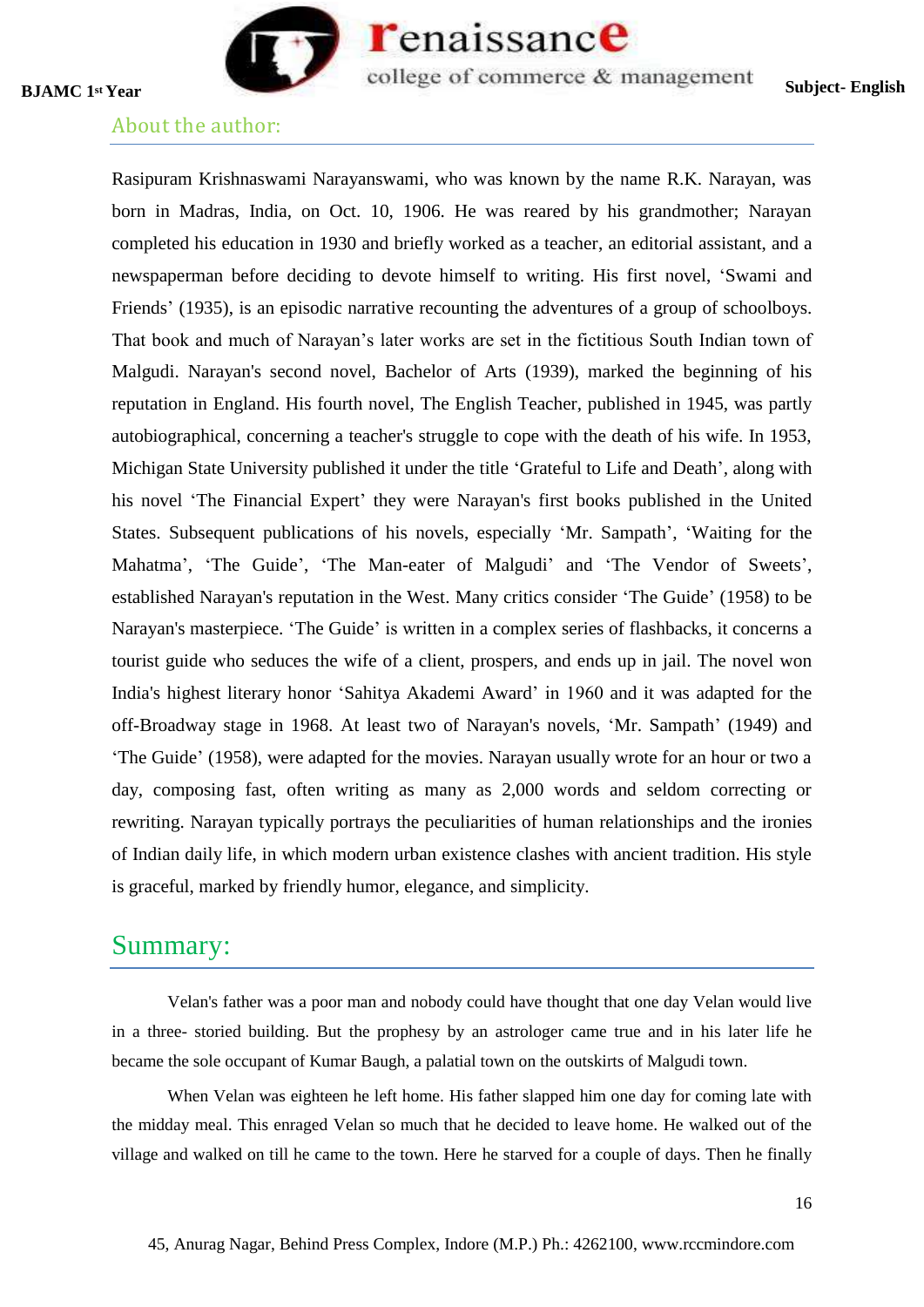



**BJAMC** 1<sup>st</sup> Year Subject- **English** Subject- **English** Subject- **English** 

came to Malgudi. Here an old man took him as his assistant for laying a garden. Velan accepted the job and sat day after day in the sun to clear the land of the unwanted plants. Gradually the garden took shape. As the house came up, the garden also developed. By the time the margosa tree came up to the vision of Velan, the house had taken mellowness in its appearance. Its original brightness had disappeared.

Velan was contented and happy. In the meantime the old gardener who had originally employed him had died. Now he became the chief gardener. Velan married and had children. He lived in the servants' quarters. In the meantime the owner of the house became old. One day the master died. The sons of the old man were no good.

They stayed for a year more, quarreled among themselves, and went away to live in another house. The house was rented out. A year later another tenant came, and then another, and then another. No one remained for more than a few months. And then the house acquired the reputation of being haunted.

Gradually the owners of the house stopped coming to the house and see it. Velan became the sole occupant of the house. He was also growing old. Although he did his best, grass grew on paths, weeds and creepers also sprang up, the fruit garden was leased out by the owners for three years.

Years and years passed without any change. It came to be known as the 'Ghost House' and people avoided it. But Velan did not complain about anything. Once a quarter he sent his son to the old family in the town to fetch his wages. Velan wanted this state of affairs to go on indefinitely. But one day a car came up to the house. The doors and windows of the old house were thrown open. The people who came in the car belonged to a firm which wanted to purchase this house. They told Velan that they would cut the plants and naturally they would not require his services anymore.

There was much hustle and activity in and around the house. Soon cutter came to clean the surroundings. Velan was unhappy that they wanted to cut the margosa tree as well. Velan loved this tree like his own child. So he decided to leave the house. He requested the cutters to wait till he had gone out of the reach of the sound of their axes. He collected his belongs in a bundle and left the house. He requested them not cut the margosa tree till he was gone far away.

### **Critical Appreciation ofthe Axe:**

In The Axe by R.K. Narayan we have the theme of independence, making an identity, pride, dedication, prosperity, loss, control, change and acceptance. Taken from his Malgudi Days collection, the storyisnarratedinthethirdpersonbyanunnamednarrator andafterreadingthestorythereaderrealizesthat Narayan may be exploring the theme of independence. After Velan has been slapped by his father he abandons his father and sets out to find work for himself eventually becoming a gardener. This may be importantasVelanisdisplayinganindependentstreak.Heisshowinghisfatherthathecanmake itonhisown. That he does not need to be guided by his father. The old man who employs Velan is also interesting as he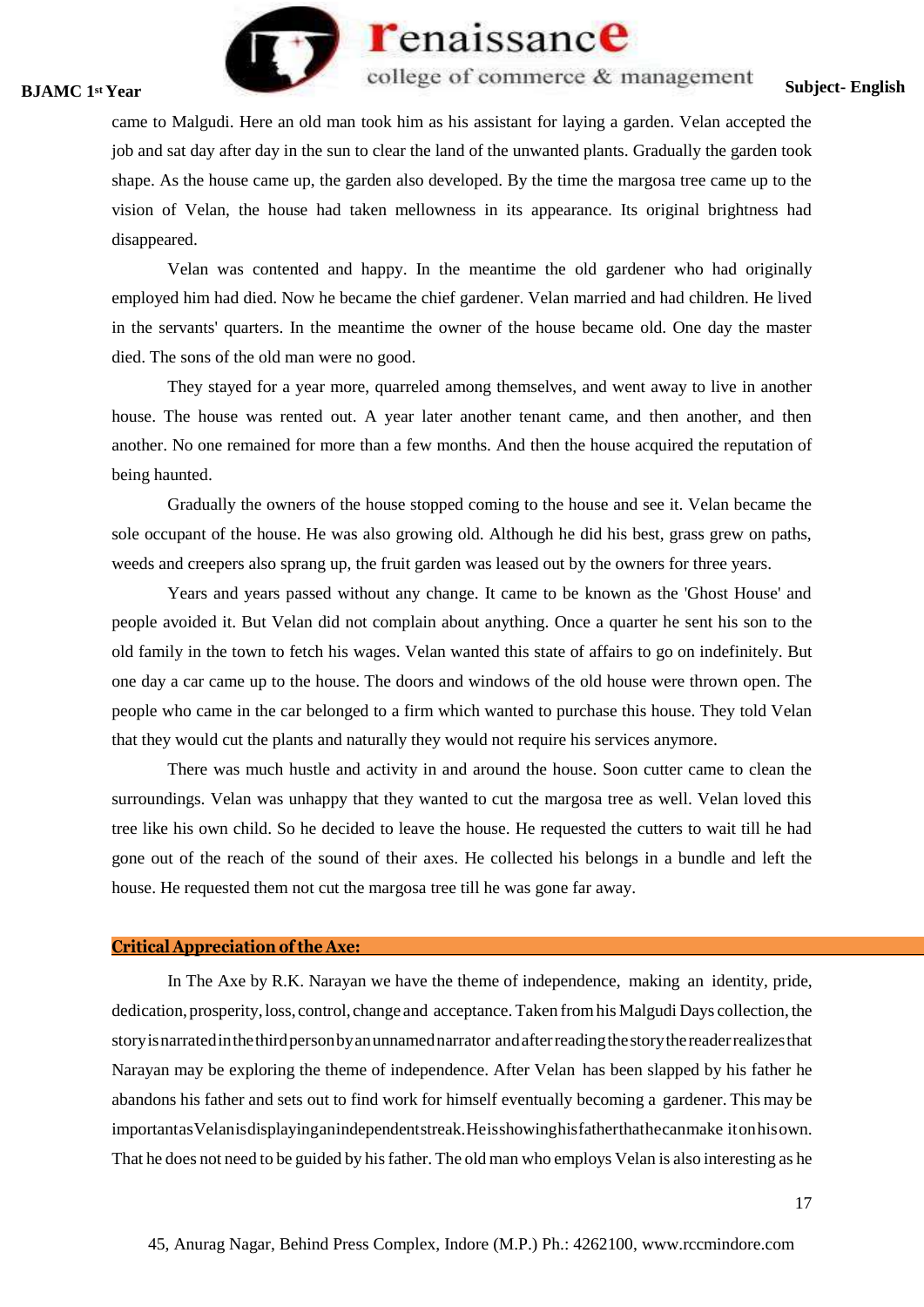



**BJAMC** 1<sup>st</sup> Year Subject- **English** Subject- **English** Subject- **English** 

allows Velan to have complete control of the garden which would further suggest that Velan has a degree of independence in his life. Though he is answerable to the old man, the old man does not get in Velan'sway.Heleaves himtohisowndevices.Itisalsointerestingthatdespiteclaiminghisfather'sproperty onhisfather'sdeath.Velandoes notleave the garden preferringto stayin his hut bythe garden.Thismaybe important as it suggests that Velan is dedicated to the garden. Something that is also noticeable by the fact that Velan also talksto each plant and flower urging them on in growth. If anything Velan's world is dedicated or devoted to the garden.

It might also be a case that Narayan is comparing Velan's father to the oldman who owns the garden. Both men treat Velan differently. Where Velan's father has treated Velan inappropriately the relationship between the oldman who ownsthe garden andVelan is good.It is possible that Narayan issuggesting that should a person (the oldman) treat another person (Velan) correctly than that person (Velan) will prosper whichappearstobethecaseforVelan.

Since movingtohishutbythegarden, Velan'slifehasprosperedandheishappy.Inmanywaysthe growth ofthe garden and thebloomingoftheflowersmatchtheprosperityandhappinessinVelan'slife.He has managed to get married and have children. Something thatmay not have been possible should he have stayed working with his father. Narayan might also be exploring the theme of loss. Despite having gotten marriedVelan haslost his wife and eight of his children all dying before Velan. However it is noticeable that despite this loss Velan has persevered. He has not been beaten by circumstances. He again has continued to prosperjust asthe garden has.

What is also interesting about Velan is that despite his age he never gives up. This along with the fact that he is answerable to a different master may be important as Narayan may be again highlighting how dedicated Velan is regardless of the circumstances he finds himself in.It is also obviousto the reader that Velantakes great pride in the work he has done in the garden. He has taken a patch of land and changed what wasaneyesoreintoathingofbeauty. Despitehishardwork,dedicationanddevotion,hisworkwasnotbeing appreciatedbyhisnewmasters.Theyhaveno interestinthehouseorthegarden.DespitethisVelanstilltries hisbesttokeepthegardenastidyandwell-preservedas possible.InrealitythegardenisVelan'swholeworld. He knows no other life. Though some critics might suggest Velan has lived a limited life due to his dedication to the garden. It is important to remember that the garden brings joy to Velan. He is at his happiest when he is in the garden. Velan has never strived for complexity in his life. He is a simple man who likes simple things.

The end of the story is also interesting as Narayan may be exploring the theme of control. When Velanhearsthe axe hittingagainstthemargosatree,heknowsthathislifeisabouttochange.Heisnolonger in control of his environment for the first time since he was eighteen. This alone is something that would be difficult for someone to accept but what makes it worse in many ways is the fact that Velan had no opportunity to prepare himself for the events that were about to happen. Change is difficult for anybody but even more difficult for someone as old as Velan. Even though Velan accepts what is happening the reader